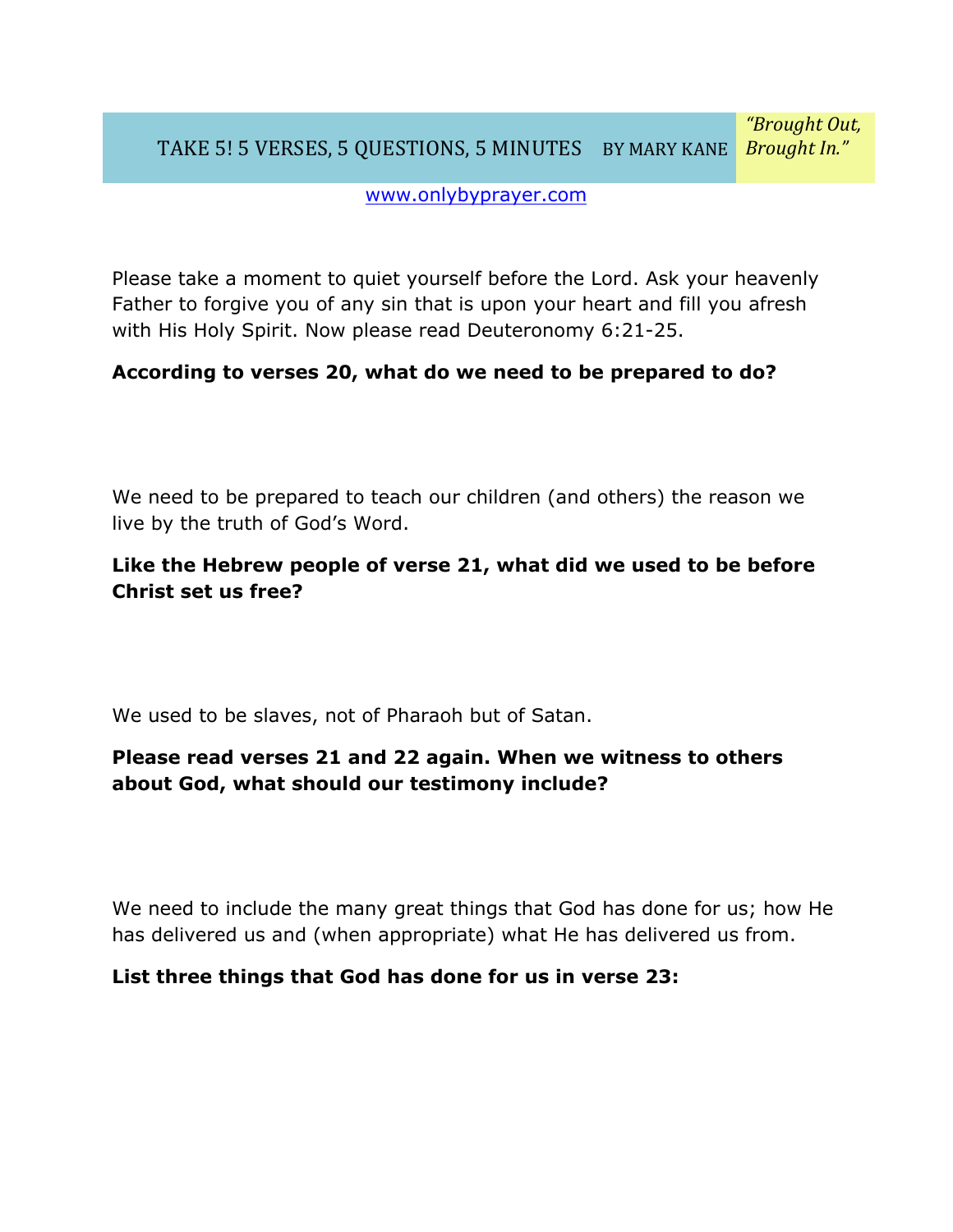- 1. **He has brought us** *out.* Deliverance.
- 2. **He has brought us** *in.* Acceptance.
- 3. **He has given us a land.** Purpose.

God has brought us out from a life of slavery, sin, death, fear and hopelessness and brought us in to a life of freedom, grace, forgiveness, righteousness and purpose. Our God never *brings us out* of something unless He has a plan to *bring us into* something better.

### **What have you been** *brought out from* **and** *brought into***?**

Verse 24 gives us the key to living in freedom; we must obey God's Word, and fear the Lord above all things. Remember what you have been brought out from—slavery and bondage and remember what you have been brought into—freedom and purpose.

By Mary Kane

www.onlybyprayer.com

All rights reserved. Copyright 2012.

Spend some extra time today studying the Word of God.

By Mary Kane

Copyright 2012. All rights reserved.